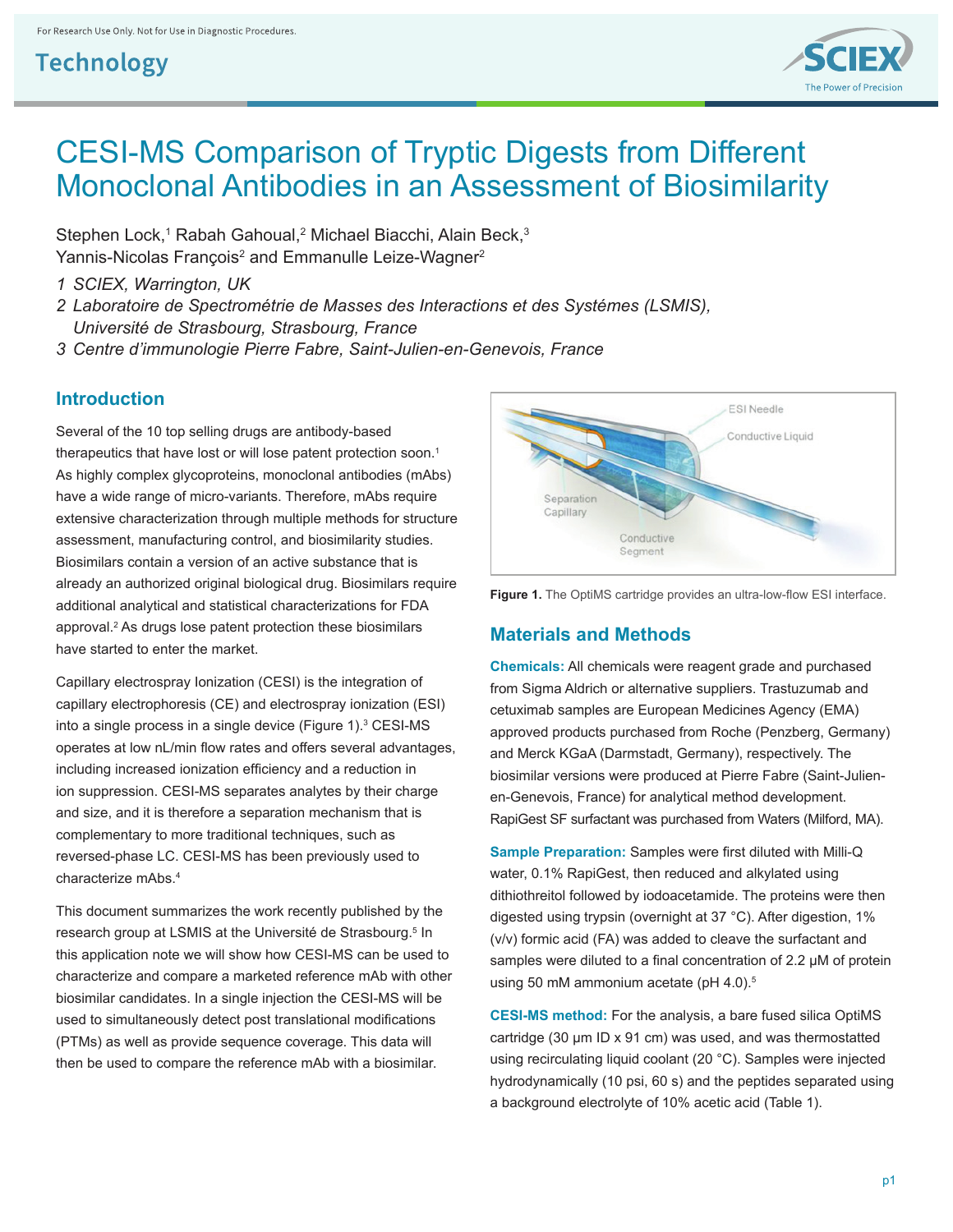

For MS analysis, a SCIEX TripleTOF® 5600+ LC-MS/MS System was fitted with the NanoSpray® III Ion Source. Gas 1 and 2 were not used, the curtain gas was set to 5 psi and the temperature of the interface was set at 150 °C. Ionization at these very low-flow rates occurred by simply applying the ionspray voltage (1,750 V). MS data was acquired using a TOF survey scan (accumulation time 250 ms, m/z 50–2,000 amu), which triggered MS/MS acquisition (accumulation time 100 ms per scan, 100–2,000 amu) and led to a total duty cycle time of 1.75 sec.

#### **Important:**

- **•** A separation current above 5 μA might cause permanent damage to the separation capillary
- **•** Generally, please do not apply >2000V to generate electrospray as it may result in capillary damage.

| <b>Action</b> | Time<br>(min)   | <b>Pressure</b><br>(psi) | <b>Direction</b> | <b>Voltage</b><br>(kV) | <b>Solution</b> |
|---------------|-----------------|--------------------------|------------------|------------------------|-----------------|
| Rinse         | 3.5             | 100                      | Forward          | 0                      | 0.1 M NaOH      |
| Rinse         | 1.5             | 100                      | Forward          | 0                      | Water           |
| Rinse         | 3               | 100                      | Forward          | 0                      | $0.1 M$ HCI     |
| Rinse         | 5               | 100                      | Forward          | 0                      | 10% acetic acid |
| Rinse         | 2               | 75                       | Reverse          | 0                      | 10% acetic acid |
| Injection     | 60 s            | 10                       | Forward          | 0                      | Sample vial     |
| Injection     | 10 <sub>s</sub> | 5                        | Forward          | 0                      | 10% acetic acid |
| Separation    | 35              | 0                        | Forward          | 20                     | 10% acetic acid |
| Voltage       | 2               | 10                       | Forward          | 1                      | 10% acetic acid |

Table 1. CESI separation conditions used for the analysis of tryptic digests.

#### **Results**

Amino acid sequence is a key criterion for demonstrating biosimilarity, so in this study, 2 reference mAbs (trastuzumab and cetuximab in their commercial formulation) were compared to 2 potential biosimilars (trastuzumab-B and cetuximab-B). For trastuzumab and trastuzumab-B, a single analysis of a tryptic digest of each protein provided 100% sequence coverage on both the heavy chain (HC) and light chain (LC), confirming the results of a previous study that demonstrated CESI-MS/MS is capable of 100% coverage in a single analysis (Figure 2).4

When these sequences were compared, only 1 difference between the primary sequence of the biosimilar and the reference mAb could be identified on the HC at position 217. Analysis of MS/MS spectra was able to confirm that trastuzumab-B, in position 217, underwent a lysine residue substituted by an arginine (Figure 3).

The same experiment was performed for cetuximab and cetuximab-B, and once again 100% sequence coverage was obtained for the reference mAb and the biosimilar (cetuximab-B), but in this case the sequences of these 2 mAbs were identical.

To confirm these results, experiments were repeated in triplicate and the same results were obtained each time. In addition, more than 70% of the y/b fragment ions in MS/MS spectra of the peptides were observed, and in the case of trastuzumab, it was more than 90%. This high MS/MS fragment ion coverage was

| trastuzumab                               | trastuzumab-B                            |  |  |  |
|-------------------------------------------|------------------------------------------|--|--|--|
| EVQLVESGGGLVQPGGSLRLSCAASGFNIKDT          | EVQLVESGGGLVQPGGSLRLSCAASGFNIKDT         |  |  |  |
| YIHWVRQAPGKGLEWVAR <b>IYPTNGY</b> TRYADSV | YIHWVRQAPGKGLEWVARIYPTNGYTRYADSV         |  |  |  |
| <b>KGRFTISADTSKNTAYLQMNSLRAEDTAVYYC</b>   | <b>KGRFTISADTSKNTAYLQMNSLRAEDTAVYYC</b>  |  |  |  |
| <b>SRWGGDGFYAMDY</b> WGQGTLVTVSSASTKGP    | <b>SRWGGDGFYAMDY</b> WGQGTLVTVSSASTKGP   |  |  |  |
| SVFPLAPSSKSTSGGTAALGCLVKDYFPEPVTV         | <b>SVFPLAPSSKSTSGGTAALGCLVKDYFPEPVTV</b> |  |  |  |
| SWNSGALTSGVHTFPAVLOSSGLYSLSSVVTV          | <b>SWNSGALTSGVHTFFAVLQSSGLYSLSSVVTV</b>  |  |  |  |
| PSSSLGTQTYICNVNHKPSNTKVDKKVEPKSC          | <b>PSSSLGTQTYICNVNHKPSNTKVOKKV</b> PKSC  |  |  |  |
| DKTHTCPPCPAPELLGGPSVFLFPPKPKDTLMI         | DKTHTCPPCPAPELLGGPSVFLFPPKPKDTLMI        |  |  |  |
| SRTPEVTCVVVDVSHEDPEVKFNWYVDGVEVH          | SRTPEVTCVVVDVSHEDPEVKFNWYVDGVEVH         |  |  |  |
| NAKTKPREEQYNSTYRVVSVLTVLHQDWLNGK          | NAKTKPREEQYNSTYRVVSVLTVLHQDWLNGK         |  |  |  |
| EYKCKVSNKALPAPIEKTISKAKGQPREPQVYTL        | EYKCKVSNKALPAPIEKTISKAKGQPREPQVYTL       |  |  |  |
| PPSREEMTKNQVSLTCLVKGFYPSDIAVEWESN         | PPSREEMTKNQVSLTCLVKGFYPSDIAVEWESN        |  |  |  |
| GQPENNYKTTPPVLDSDGSFFLYSKLTVDKSRW         | GOPENNYKTTPPVLDSDGSFFLYSKLTVDKSRW        |  |  |  |
| QQGNVFSCSVMHEALHNHYTCKSLSLSPGK            | QQGNVFSCSVMHEALHNHYTQKSLSLSPGK           |  |  |  |
| DIQMTQSPSSLSASVGDRVTITCRASQDVNTA          | DIQMTQSPSSLSASVGDRVTITCRASQDVNTA         |  |  |  |
| <b>VAWYQQKPGKAPKLLIYSASFLYSGVPSRFSG</b>   | <b>VAWYQQKPGKAPKLLIYSASFLYSGVPSRFSG</b>  |  |  |  |
| SRSGTDFTLTISSLQPEDFATYYCQQHYTTPPT         | SRSGTDFTLTISSLQPEDFATYYCQQHYTTPPT        |  |  |  |
| <b>FGQGTKVEIKRTVAAPSVFIFPPSDEQLKSGTA</b>  | <b>FGQGTKVEIKRTVAAPSVFIFPPSDEQLKSGTA</b> |  |  |  |
| SVVCLLNNFYPREAKVQWKVDNALQSGNSQE           | SVVCLLNNFYPREAKVQWKVDNALQSGNSQE          |  |  |  |
| SVTETEQDSKDSTYSLSSTLTLSKADYEKHKVY         | SVTETEQDSKDSTYSLSSTLTLSKADYEKHKVY        |  |  |  |
| ACEVTHOGLSSPVTKSFNRGEC                    | <b>ACEVTHOGLSSPVTKSFNRGEC</b>            |  |  |  |

**Figure 2.** Sequence coverage obtained by CESI-MS/MS for trastuzumab (left-hand side) and trastuzumab-B (right hand side).

only possible due to the high ionization efficiency of CESI-MS/MS (running at a flow of < 40 nL/min) in combination with the short duty cycle time of the MS system. This combination is well suited for the detection of post translation modifications (PTMs), which often help to distinguish reference mAbs from biosimilars.

Glycosylation is important to the structural conformation and stability of mAbs. In this study, glycan release was not performed during sample preparation, so glycans could be characterized directly by detecting the glycopeptides, enabling identification of the site of glycan modification. In the case of the trastuzumab/ trastuzumab-B analysis, the injection of the reference mAb identified 16 different glycoforms. When the reference mAbs and biosimilars were semi-quantitatively compared (Figure 4), both biosimilars exhibited different glycoforms distribution compared to the reference mAb.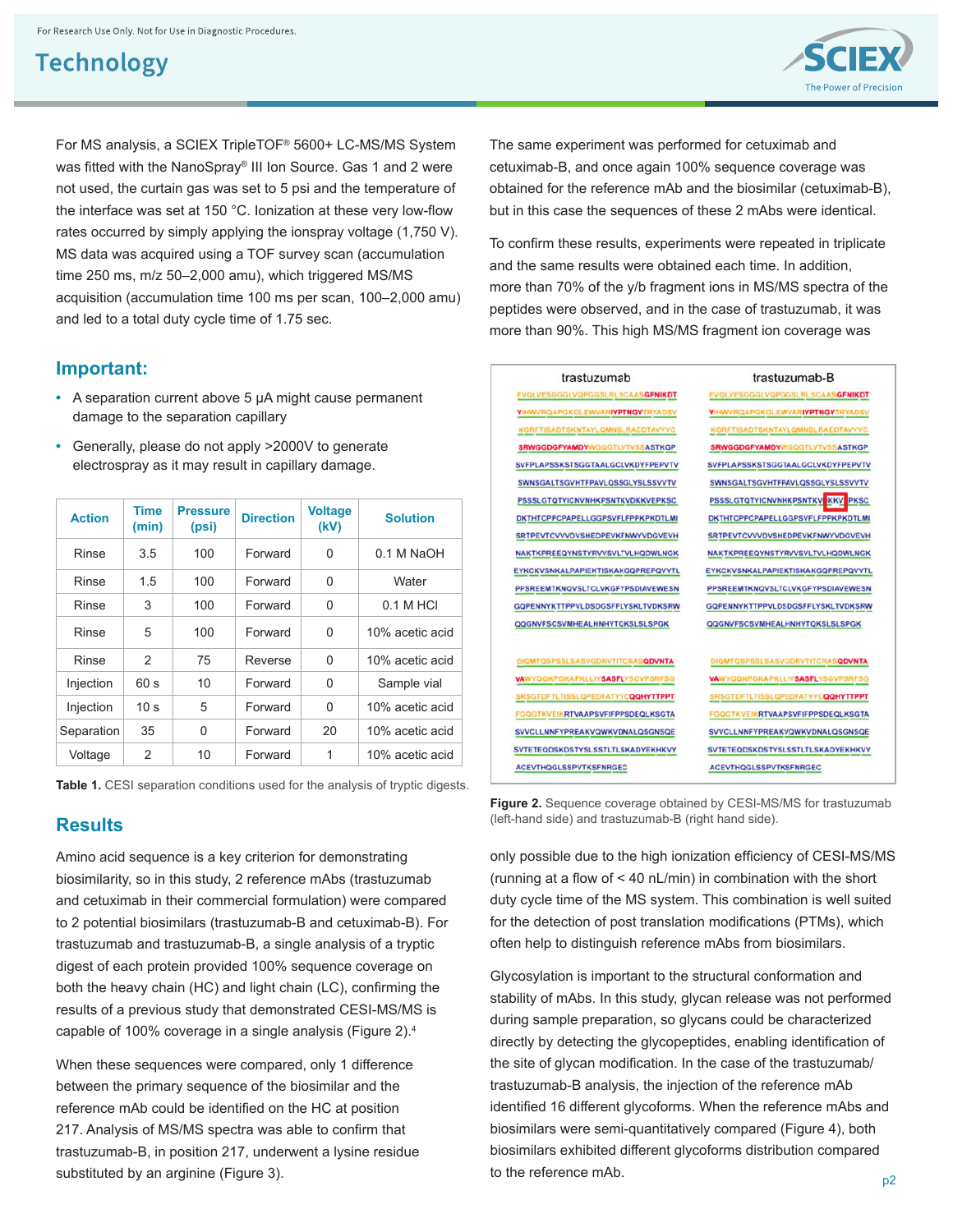



**Figure 3.** MS/MS spectra for trastuzumab (1) and trastuzumab-B (2), showing the absence of the fragmentation ions m/z 517.3095 (1+) for trastuzumab-B and the presence of m/z 314.6937 (2+) characterizing the amino acid substitution of lysine to arginine.



**Figure 4.** Glycoform profiling results obtained from the CESI-MS/MS data for the Fc peptide of trastuzumab/trastuzumab-B and cetuximab/ cetuximab-B.

In addition to glycosylation, other critical quality attributes (CQAs) are considered important in biosimilarity assessment. These CQAs, referred to as PTM hot spots, may influence the immunogenicity and the PK/PD of the protein<sup>2</sup> and include N-terminal glutamine/glutamic acid cyclization, leading to the formation of N-terminal pyroglutamic acid (pE), asparagine deamidation (deaN), methionine oxidation (oxiM) and aspartic acid isomerization (isoD) on various positions, depending on the mAb. The CESI-MS/MS data was also used to characterize these PTM hot spots on the different mAbs. Table 2 highlights that hot spots could be monitored successfully in the cetuximab/ cetuximab-B comparison.

| <b>Modification</b>                       |          | <b>Cetuximab distribution</b> | <b>Biosimilar distribution</b> |          |
|-------------------------------------------|----------|-------------------------------|--------------------------------|----------|
|                                           | $%$ mod. | % unmod.                      | $%$ mod.                       | % unmod. |
| Q1/pQ1                                    | 100      | 0                             | 100                            | 0        |
| N <sub>161</sub> /<br>deaN <sub>161</sub> | 25.6     | 744                           | 59.5                           | 40.5     |
| D282 / isoD282                            | 95.2     | 48                            | 96.3                           | 3.7      |
| N386/<br>deaN386                          | 45.6     | 544                           | 95.7                           | 4.3      |
| D403 / isoD403                            | 100      | 0                             | 100                            | 0        |
| N41 / deaN41<br>N <sub>158</sub> /        | 87.8     | 122                           | 94.7                           | 5.3      |
| deaN158                                   | 96.6     | 3.4                           | 100                            | 0        |





**Figure 5.** Extracted ion electropherogram (EIE) corresponding to m/z (839.408, 2+) for digested peptide HT22 (position 278-291), which experiences aspartic acid isomerization.